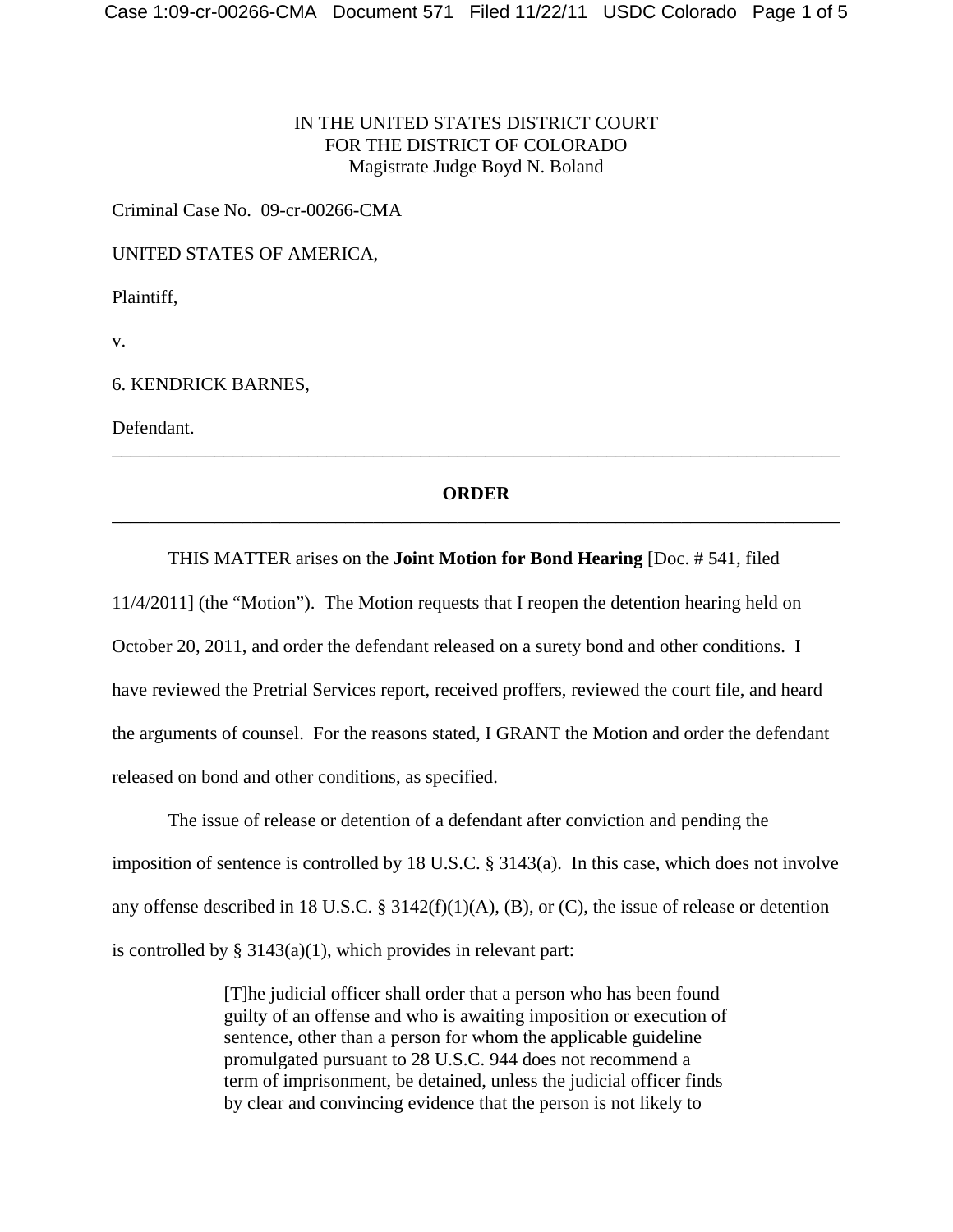flee or pose a danger to the safety of any other person or the community if released under section 3142(b) or (c).

#### 18 U.S.C. § 3143(a)(1).

Thus, pursuant to  $\S 3143(a)(1)$ , a person who has been convicted of an offense must be detained pending sentencing unless the court finds by clear and convincing evidence that the person is not likely to flee or pose a danger to the safety of the community if released. "Postconviction, a defendant no longer has a substantive constitutional right to bail pending sentencing." United States v. Madoff, 2009 WL 728379 \*1 (2d Cir. March 20, 2009). Nor is the defendant entitled to the presumption of innocence. Id. The defendant bears the burden of proving by clear and convincing evidence that he is neither a flight risk nor a danger to the community. See United States v. Khanu, 675 F. Supp. 2d 69, 70 (D.D.C. 2009). In addition:

> Although Congress did not intend to eliminate bail pending appeal . . ., Congress did intend to substantially limit its availability. The Bail Reform Act therefore creates a presumption against bail pending appeal because the conviction is presumed correct and the burden is on the convicted defendant to overcome that presumption.

United States v. Scheur, 626 F. Supp. 2d 611, 615 (E.D. La. 2009)(addressing an analogous section, 18 U.S.C. § 3143(b), which concerns release or detention pending appeal by the defendant).

In this case, a jury returned its verdict on October 20, 2011, finding the defendant guilty of one count of conspiracy to commit wire fraud and mail fraud, and six counts of mail fraud.

The defendant, through proffer and argument of counsel, has rebutted the presumption of detention. First, there is no serious argument that the plaintiff poses a danger to the community, and I find clearly and convincingly that he does not pose any such risk.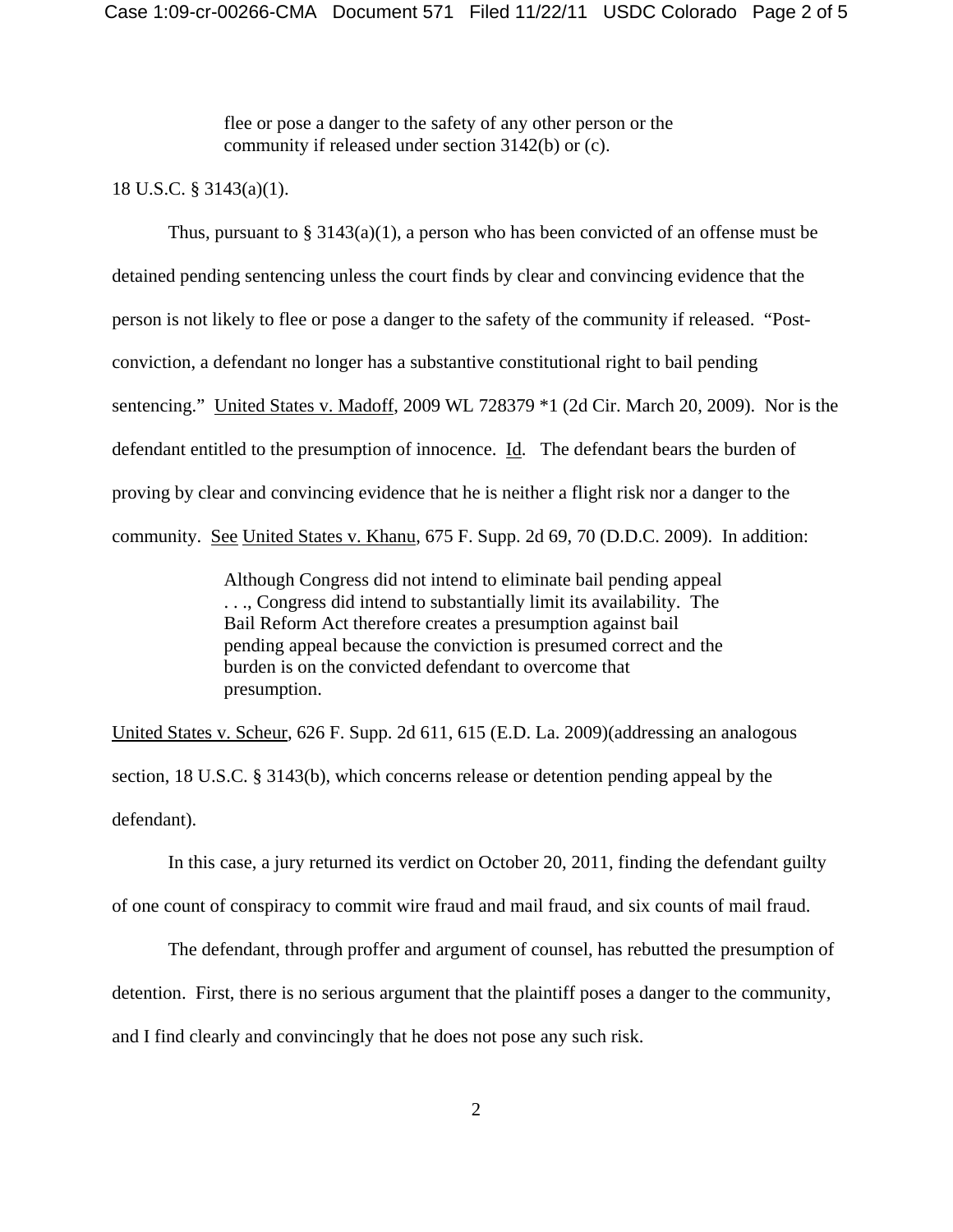The sole issue is whether there is a risk that the defendant will flee. That concern is rebutted by the fact that the defendant is a long-time resident of the State of Colorado with substantial family ties to the community; he is a member of the Colorado Springs Fellowship Church, which has provided him with substantial financial and emotional support; his life is deeply rooted in the Colorado Springs community; he did not flee pretrial while on a personal recognizance bond, even though he held a valid passport; and he has no substantial criminal history other than the instant case. In addition, the defendant must post a surety bond in the amount of \$40,000.00, guaranteed and co-signed by the defendant, his wife, and Preston Hodges. Finally, the defendant must submit to home detention, submit to location monitoring in a form designated by his supervising officer, and report daily to the supervising officer.

I previously found that the defendant has an incentive to flee based on the length of the potential sentence he faces and an ability to flee. Order of Detention [Doc. # 503] at p. 3. I am persuaded, however, that the defendant's ties to the community, combined with a substantial financial bond and adequate monitoring, clearly and convincingly rebut that risk.

#### IT IS ORDERED:

1. The Motion [Doc. # 541] is GRANTED;

2. The defendant is ordered released from custody pending sentencing on the following conditions. The defendant must:

(a) Not violate any federal, state, or local law while on release;

(b) Advise the court, defense counsel, and the U.S. attorney in writing before changing his address or telephone number;

(c) Appear in court as required and surrender to serve any sentence imposed;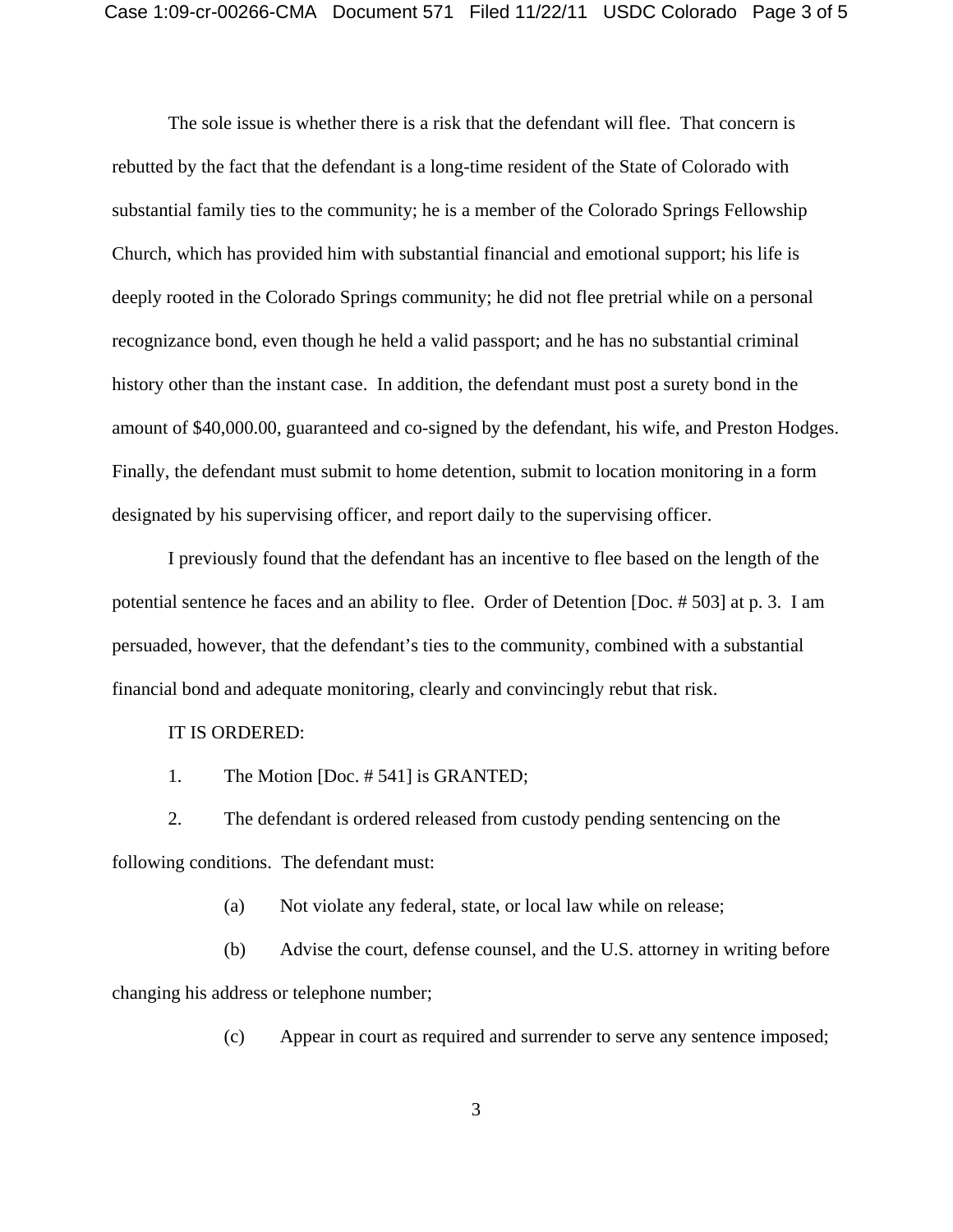(d) Report to the supervising officer on a daily basis, as the supervising officer may direct;

(e) Obtain, execute, and maintain a surety bond from a solvent surety, in a form acceptable to the court, in the amount of \$40,000.00. The bond must be guaranteed and cosigned by the defendant, his wife, and Preston Hodges;

(f) Surrender any passport to the Clerk of the Court prior to release and obtain no new passport or other international travel documents;

(g) Not travel outside of the State of Colorado without the prior permission of the court;

(h) Refrain from possessing a firearm, destructive device, or other dangerous weapon;

(i) Submit to home detention. The defendant is restricted to his residence at all times except for religious services, medical treatment, attorney visits, court appearances, court-ordered obligations, or other activities approved in advance by the supervising officer;

(j) Submit to location monitoring as required by the supervising officer and abide by all of the program requirements and instructions provided by the supervising officer related to the proper operation of the technology; and

(k) Not act as an informant for any law enforcement agency without the prior permission of the court.

4